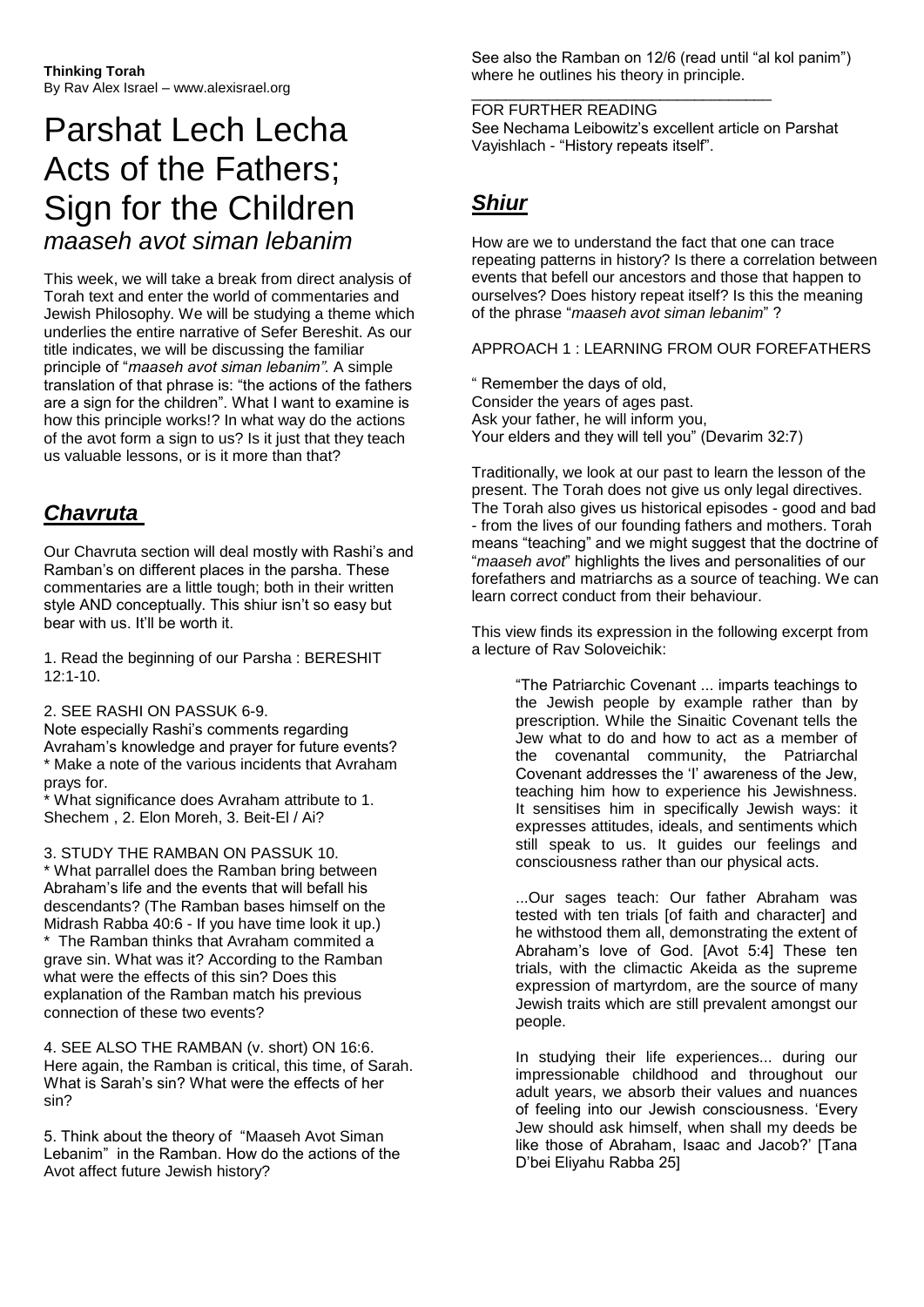( Reflections of the Rav. vol. 2 - pg.68)

That which we know from our avot forms the bedrock of our Jewish mindset. We know our avot mostly through stories which tell us of their self-sacrifice, their generosity and their complex characters. Whether we talk about Abraham arguing with God for the city of S'dom or his welcoming quests; whether it is Rivka watering camels of a stranger in town or Jacob tricking his father; whether it is Leah's dedication to her husband or Rachel's tears; the very lives of our avot - in all their human complexity - lead the way for us in terms of morality and goodness. That is why they too are Torah.

### APPROACH 2 : HISTORICAL PARRALLELS

Our theme is phrased in the following way by the Midrash Tanchuma:

"Rabbi Yehoshua of Sichnin said : God gave a sign to Abraham that everything that befell him would happen to his children: God chose Avraham from all his family ... likewise, he chose his (Abraham's) children from all the 70 nations..."

He continues by drawing parallels between God's love for Avraham and his love for Am Yisrael; between Abraham's descent to Egypt and the troubles he found there and the later exile in Egypt and the subsequent enslavement, and he concludes :

"Avraham vanquished four kings and likewise Israel will strike fear into other kings and their kingdoms.... Just as God went out and fought Abraham's enemies, so He will act similarly with his Children".

In this Midrash our past mirrors later history. What is this supposed to teach us? It seems that the Midrash aims to use the recurring pattern of historical events as a source of hope. In times of trouble we should find some reassurance and hope. Avraham faced war and famine too. It all worked out fine for Avraham, and it will work out well for his descendants as well.

The parallel works in the negative as well as the positive. Ramban's commentary on Yaakov's mysterious wrestling with an angel in the dark of night is taken to symbolise future persecution. Yaakov is wounded and limping from the battle and would appear to be permanently injured, but later, art the end of the story, the Torah *"Vayavo Yaakov shalem"* which can be read metaphorically as - "Yaakov emerged whole". The Ramban comments:

"The whole matter is an allusion to our future history , that there would come a time when the descendants of Esau would overcome Jacob almost to the point of total destruction."

He describes in vivid detail, the cruel persecutions of

Mishnaic times and then states:

"There were generations who did such things to us and worse than this. But we endured all and it passed by us, as is indicated by the words 'And Jacob came to Shalem'."

So the patterns of the past will recur again and again in the future. It is for this reason that many Rabbis were opposed to the establishment of a special day of commemoration for the Holocaust. They saw in the Holocaust just another episode in a recurring cycle of persecution and if we begin to fast and mourn for each persecution, we will fast all year round! Rather let us just fast on Tisha B'av. For good as well as bad, Jewish history is seen as a revolving wheel. We seem to be willing to recognise patterns and take a certain reassurance from them.

But why should history repeat itself? Why should the events of our forefathers be recur in a new situation with different conditions? It seems to defy logic!

The explanation or illustration which is frequently given for this phenomenon is that time is not linear. Rather, time is a spiral. With each year or time period, we return to the same point that we reached a year ago, just at a higher point on the spiral. Essentially nothing is new. We are travelling along the same identical route, we follow the same course. Likewise, history follows a pattern of sin and repair, exile and return. These ups and downs are the familiar signposts of Jewish life. And in that case, we can reassure ourselves, we can also warn ourselves.

Apparently the spiral begins with the avot and it will end with the future Redemption. Questions still remain however. Why should history follow a given course? There are so many other factors which affect the course of world events. And why does it seem to be that we can only spot these patterns with hindsight but when we are in the thick of a problem, the "siman lebanim" seems to be frequently a little blurred. To the rational mind, this theory appears a little lacking in understanding at best! Is it some Godly message?

#### APPROACH 3 : HISTORICAL DETERMINISM.

The Ramban takes "maaseh avot" a stage further. He states in our parsha:

"Understand that Avraham Avinu sinned greatly - even if inadvertently - by bringing his righteous wife into the possible hands of sin, just to overcome his own personal fear that he might be killed. He should have trusted God that He would save himself, his wife, and their entire household, for God lacks not the power to assist and to save.

ALSO his departure from the land which he was commanded to go to, just because of famine, was a sin, for God can save the starving from death. FOR THIS ACTION, IT WAS DECREED THAT HIS DESCENDANTS BE EXILED IN EGYPT BY THE HAND OF PHARAOH."